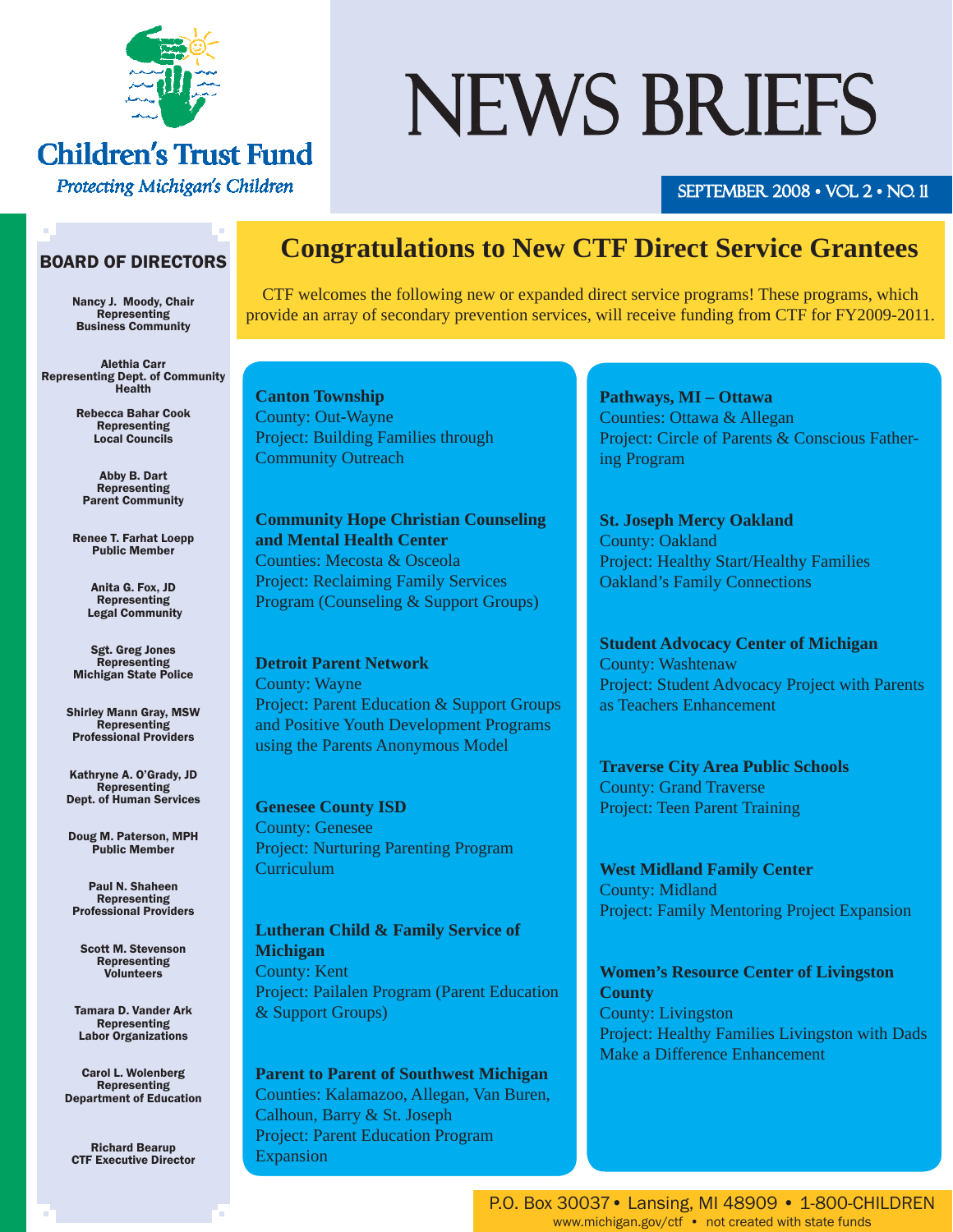## 2008 Annual Training



Please register for the CTF Annual Training by Friday, September 26. Details about the training were emailed on August 22 and can also be found on the [CTF website's training section.](http://www.michigan.gov/ctf/0,1607,7-196-47080---,00.html) [Online registration is also available at the](http://www.michigan.gov/ctf/0,1607,7-196-47080-173478--,00.html)  [CTF website.](http://www.michigan.gov/ctf/0,1607,7-196-47080-173478--,00.html) 

*When:* October 15 & 16, 2008 *Where:* James B. Henry Center for Executive Development in East Lansing [\(click here for directions\)](http://www.bus.msu.edu/edc/directions/index.cfm)  *Who:* CTF local council and direct service grantees *What:* Day 1 is geared toward local councils; Day 2 is geared toward direct service grantees

CTF will cover training and meal costs for up to two individuals per CTF grant site. CTF grantees are required to attend at least one day of training, but can attend both days. Additional attendees can attend at the reduced rate of \$50/day. Grantees are responsible for their own lodging and travel costs. *Note:* Local council representatives traveling from over 200 miles one-way can contact Emily Wachsberger for partial mileage reimbursement information.

#### **Online Logic Model Course for Local Councils**

The FRIENDS online logic model course is now available to all CTF local councils, free of charge! The course will help you learn about and build a logic model for your council. A strong logic model will help guide your program and strengthen your sustainability efforts. Logic models are also a component of best practices and are an important step in becoming an evidence-informed program. CTF will be incorporating the principles and use of logic models for upcoming local council grants.

CTF is making this 2.5 hour course (accredited by the ANCC) available to all local councils through October 15. CTF strongly encourages you to walk through the online course prior to the annual training. Doing so will enrich your training experience and provide you with the basic knowledge needed to create a logic model. We also encourage you to bring your logic model or a working version of your council's logic model to the annual training. Edi Winkle will provide training assistance on the use and development of logic models.

Instructions for accessing the course were emailed to councils on August 29. Please contact CTF with any questions. We hope you enjoy this great resource!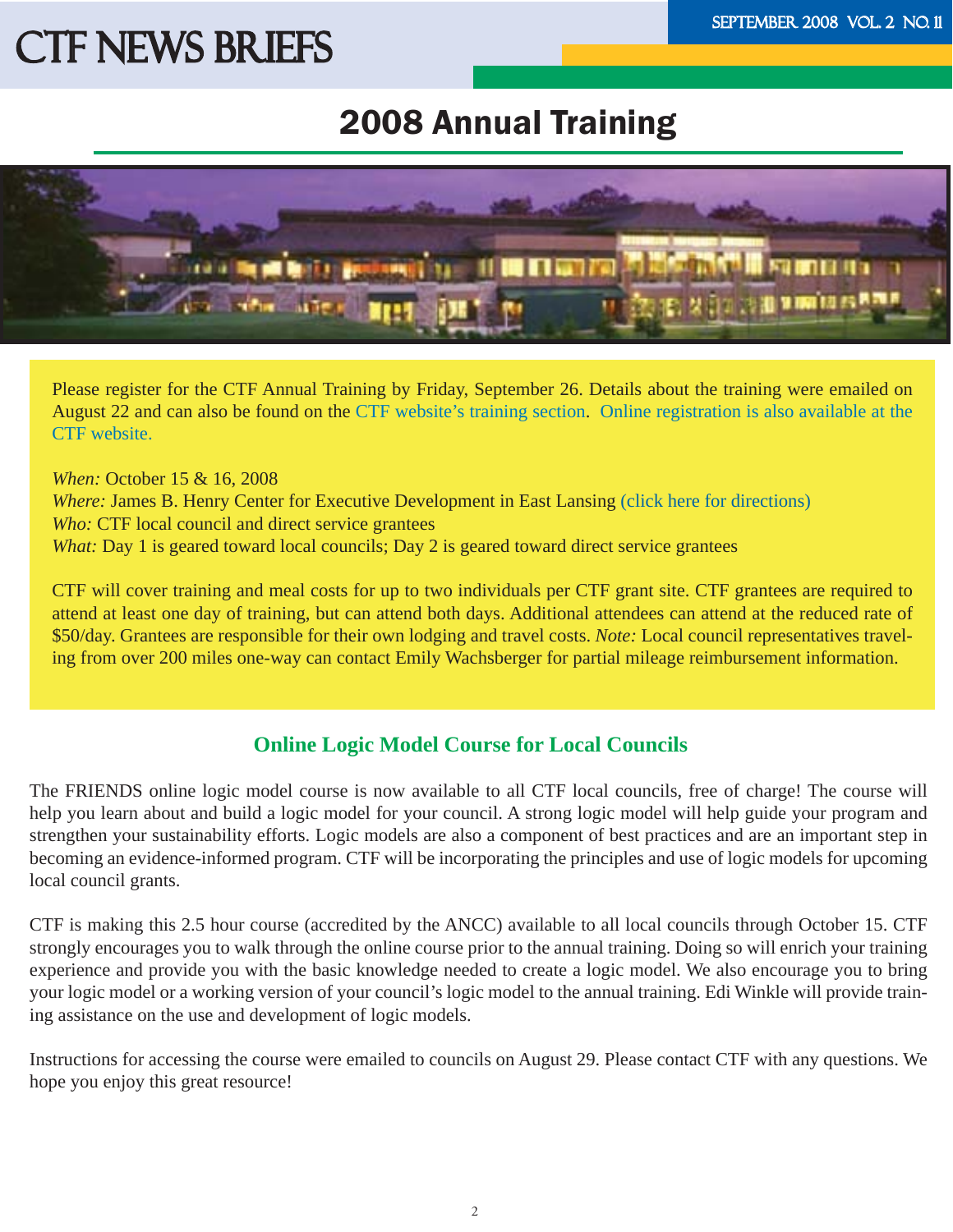# Upcoming CTF Work Group Meetings

*CAP Month Work Group:* The CAP Month work group will meet via teleconference on Wednesday, October 1, at 2:00 p.m. The work group will be discussing resources and activities for CAP Month 2009. Please contact Emily Wachsberger or Sarah Davis if you would like to join the call. All local council and direct service grantees are welcome.

*Local Council Work Group:* The next LCWG meeting will be held via teleconference on Thursday, October 2, at 10:00 a.m. Please contact Emily Wachsberger for more information.

*Parent Leadership Work Group:* The next PLWG meeting will be held via teleconference on Thursday, October 30, at 10 a.m. The work group is actively discussing opportunities for parent involvement and leadership in communitybased programs. Please contact Sarah Davis if you are interested in joining the work group.

# Supporting Families with Young Children Conference

The 6th biennial Supporting Families with Young Children conference, "Building Relationships One Day at a Time," will take place on November 11-13, 2008, at the Grand Traverse Resort and Spa in Acme, Michigan. The conference tracks are Practical Applications for Working with Young Children and Families; Parent Leadership, Support, and Education; Promising Program Strategies; Leadership and Capacity Building; and Research, Knowledge and Education.

The conference cost is \$270 for all 2.5 days (daily rates are also available). The conference brochure and registration materials are available on the [CTF website under the Training section for Michigan events.](http://www.michigan.gov/ctf/0,1607,7-196-47080-137305--,00.html) 

[Prevent Child Abuse](http://www.preventchildabuse.org/index.shtml) Michigan (a collaborative effort of Children's Charter of the Courts of Michigan and the Children's Trust Fund) is sponsoring the event. For additional information contact, SFYC coordinator, Deborah Jensen, at deborahjensen@childcrt.org or 517.482.7533.

#### **Grandparents Raising Grandchildren Events**

#### **September 18 & 19**

The Grandparents Raising Grandchildren Committee presents the **First Annual Michigan Kinship Care Conference and Grandfamily Reunion** on September 18 and 19. The conference is designed for grandparents, nonprofessionals and professionals in the field of care giving. It will bring together medical, legal, social service and educational professionals who address issues and challenges relevant to grandparents faced with raising their grandchildren. The event is being sponsored by the Detroit Area Agency on Aging and will be held at the Second Ebenezer Church, 14601 Dequindre St., Detroit, MI 48212. For more information, contact Veronica Padmos at 313.446.4444, ext. 5828 or padmosv@daaa1a.org. For a link to the conference booklet, visit www.daaa1a.org.

#### **September 20**

The **7th Annual Salute to Grandparents Raising Grandchildren** will be hosted by the Grandparents Raising Grandchildren Committee with support from the Detroit Area Agency on Aging. The event will take place on Saturday, September 20, from 4 p.m. to 7 p.m. at the Cobo Conference Center Riverside Ballroom in Detroit. To RSVP, call 313.446.4444, ext. 5228 by Monday, September 15.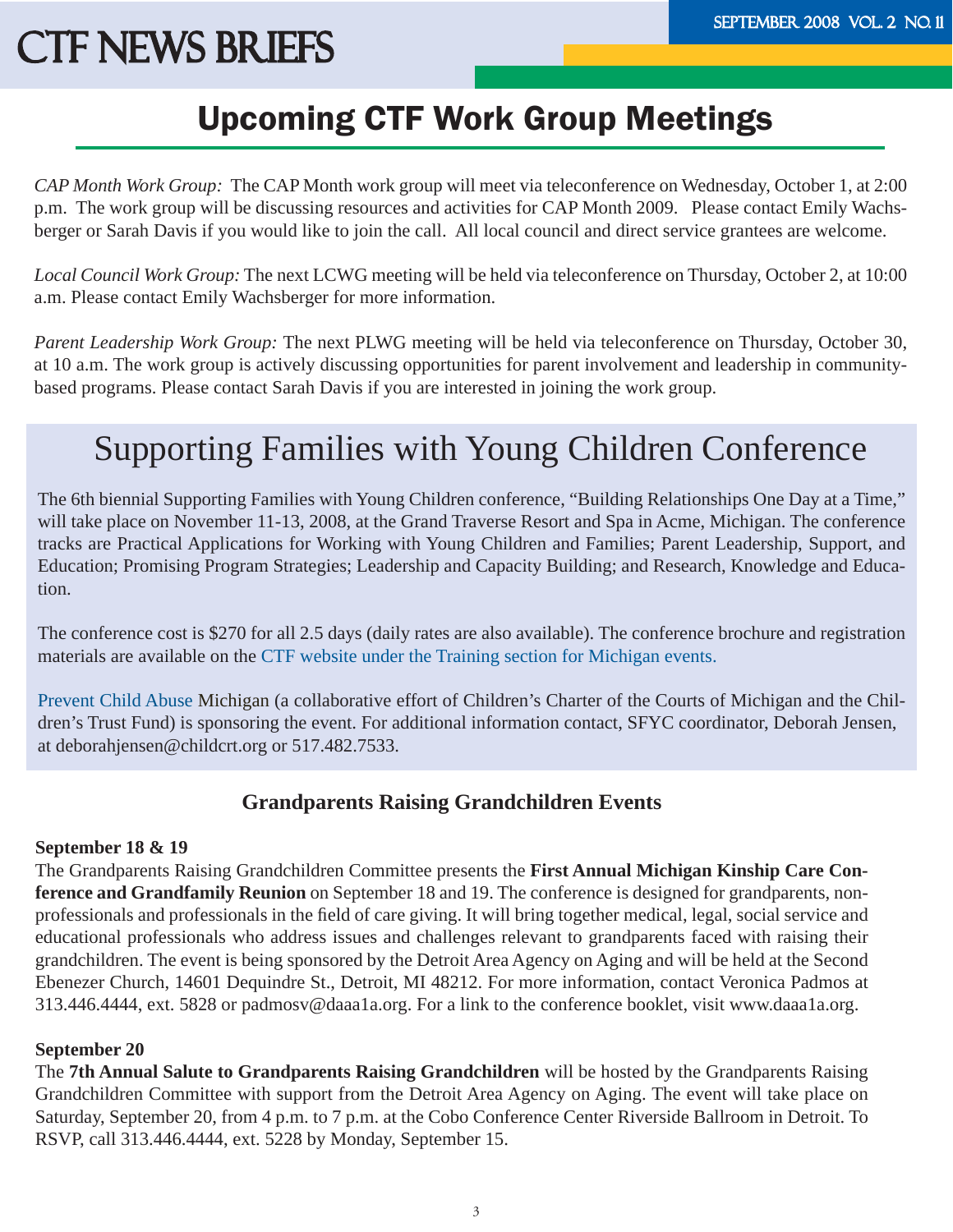### Training and Best Practices

### **Upcoming Webinars on Father Involvement**

The following webinars will focus on father involvement and its impact on children's health. The webinars are being sponsored by the National Fatherhood Initiative.



#### **The Father Factor in Child Health**

What do low birth weight babies, toddler accidents and injuries, and child obesity have in common? Too often, it's father absence! Learn just why dads are so important in raising happy, healthy children and what you can do to address the father factor in child health.

Date: September 25, 2008 – 2 p.m. EST Duration: 60 minutes Trainer: Becky Graham Cost: Free Register at https://www2.gotomeeting.com/register/807244534

#### **Involving Moms in Involving Dads: A Guide for Head Starts**

Many times, the key to getting Dad involved is actually Mom! In this webinar, Lisa Tate shares key strategies and tactics your Head Start can use to engage moms in order to reach dads and strengthen families.

Date: October 15, 2008 – 2 p.m. EST Duration: 60 minutes Trainer: Lisa Tate Cost: Free Register at https://www2.gotomeeting.com/register/938720153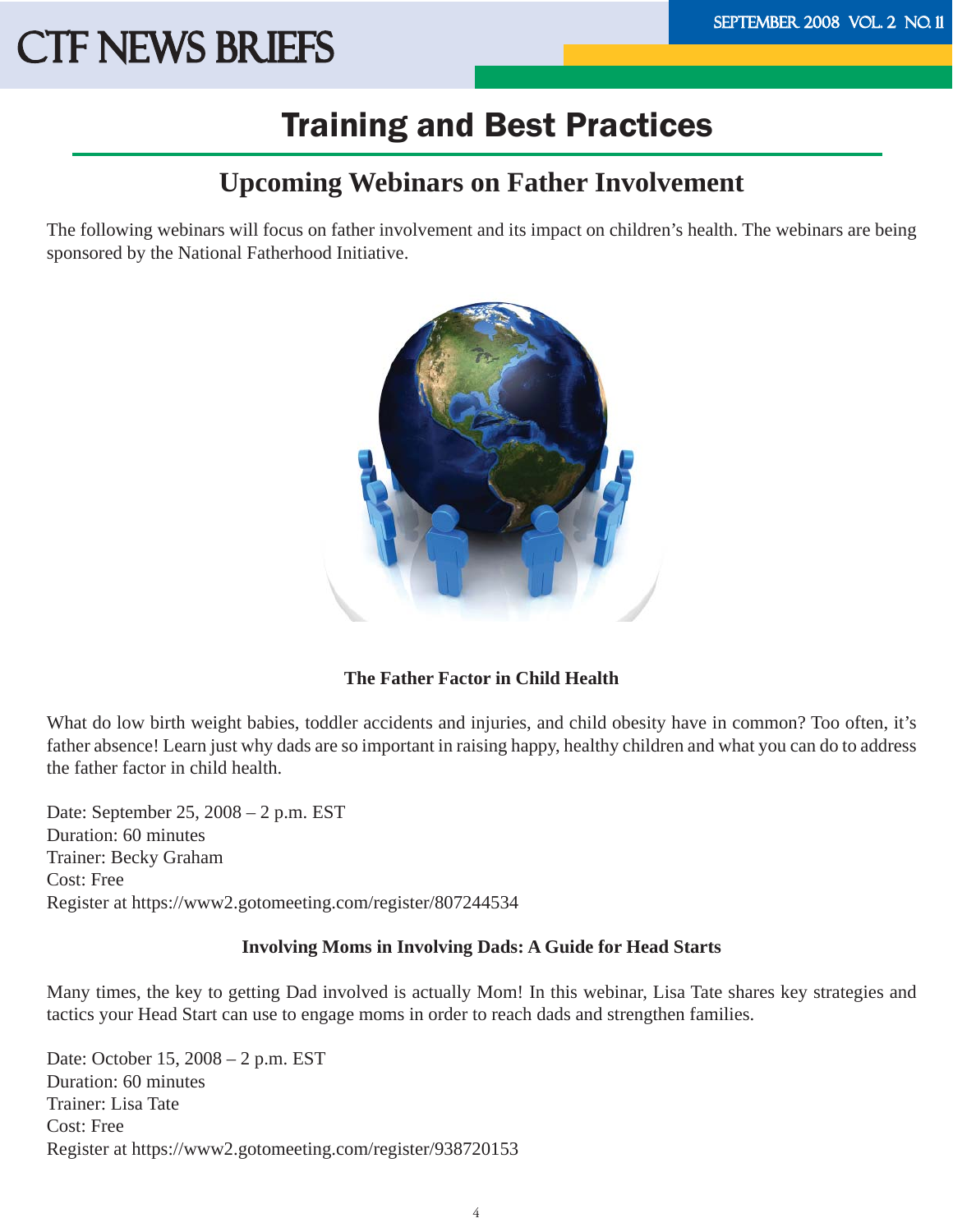### Training and Best Practices

### **KIDS COUNT Data Center Adds New Features**



KIDS COUNT News recently released the following information about new data available on the KIDS COUNT Data Center.

*Ten Key Indicators by Race and Ethnicity:* New comprehensive state-level data on kids and families in the five largest racial and ethnic groups—African American, Latino, Asian and Pacific Islander, American Indian and Alaskan Native, and Non-Hispanic White—are now available online for 10 key indicators including low birth weight babies and children in poverty.

*Birth Outcomes:* State- and city-level data on birth outcomes are now available from the report, "2008 Right Start for America's Newborns: City and State Trends." Data spotlight gaps in birth conditions and health status for the nation's infants. Generate custom graphs, maps, ranked lists, and state-by-state profiles, or download the entire data set as delimited text files.

Add live maps to your site! KIDS COUNT has added a new feature to the Data Center that allows any visitor to create a map or line graph and then insert that item directly into their own website. This differs from the "Save Image" feature in that it gives the visitor a live, working map or line graph, just like the one found in the datacenter. Also, if updates are made to the data at the datacenter, the map changes on the remote website as well, so it's always up-to-date!

To access the feature, simply make a map or line graph comparisons report[\(example:http://www.kidscount.org/data](http://www.kidscount.org/datacenter/)[center/map.jsp?i=50&yr=&va=&dt=2\)](http://www.kidscount.org/datacenter/)then choose "Add to Your Site" from the Toolbox area.

If you would like to receive periodic updates from KIDS COUNT, visit their subscription page and scroll down to "KIDS COUNT Updates." KIDS COUNT, a project of the Annie E. Casey Foundation, is a national and state-by-state effort to track the status of children and families in the United States. By providing policymakers and citizens with benchmarks for child well-being, KIDS COUNT seeks to enrich local, state and national discussions concerning ways to secure better futures for all children.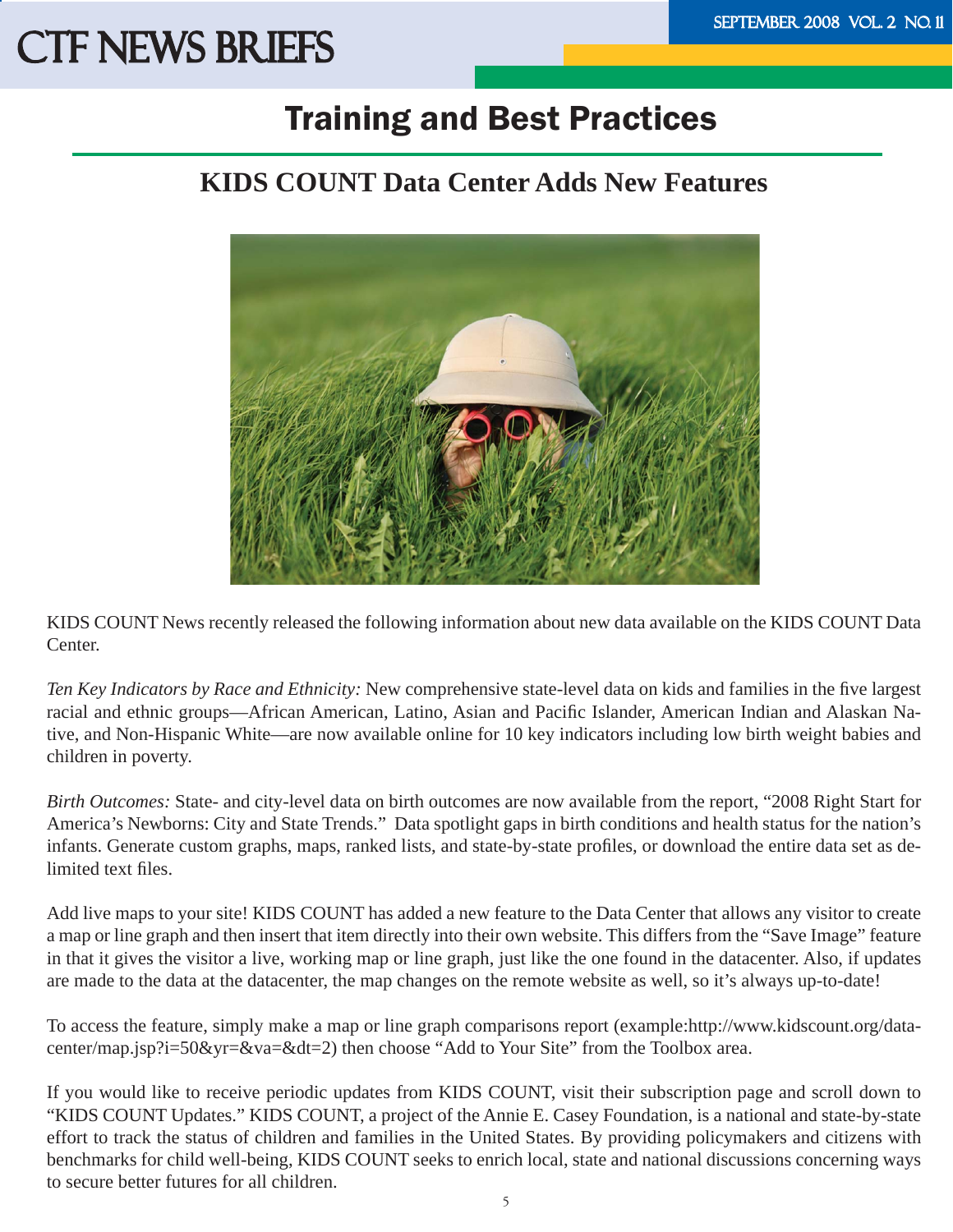### Signature Event and Online Auction



CTF will hold its Sixth Annual Signature Event at MSU's Kellogg Center on Thursday, September 25, from 5:00 p.m. to 8:00 p.m. Proceeds from this charitable fundraiser help to fund CTF grants to local councils and direct service programs. Tickets are \$100 (\$85 of which is tax deductible) and all ticket purchasers are eligible to enter a drawing for a free 52" Magnavox LCD HDTV the night of the event. A live auction will be the highlight of the evening, with more than 70 items to be sold (often below the price of their commercial value), including:

Trips to Austria, Cancun, Cabo San Lucas, Hawaii, Miami, and New York City A week at cottages on Lake Michigan and Lake Missaukee Weekend getaways at the Grand Hotel, Boyne Mountain, Four Winds Casino, and Amway Grand Autographed Muhammad Ali boxing gloves Autographed & framed Lebron James jersey 18-seat "super suite" at the Joe Louis arena for a Redwings match 14-seat suite at Comerica Park for a Tigers game Original Pablo Picasso sketch Original Peter Max acrylic painting 15-carat blue-topaz-and-diamonds pendant Diamond tennis bracelet And much, much more!

Tickets to the event are available by contacting CTF at 1.800.CHILDREN or online at www.michigan.gov/ctf. To visit CTF's online auction, going on through September 23, go to www.ctf.cmarket.com.

Official sponsors for the event are:





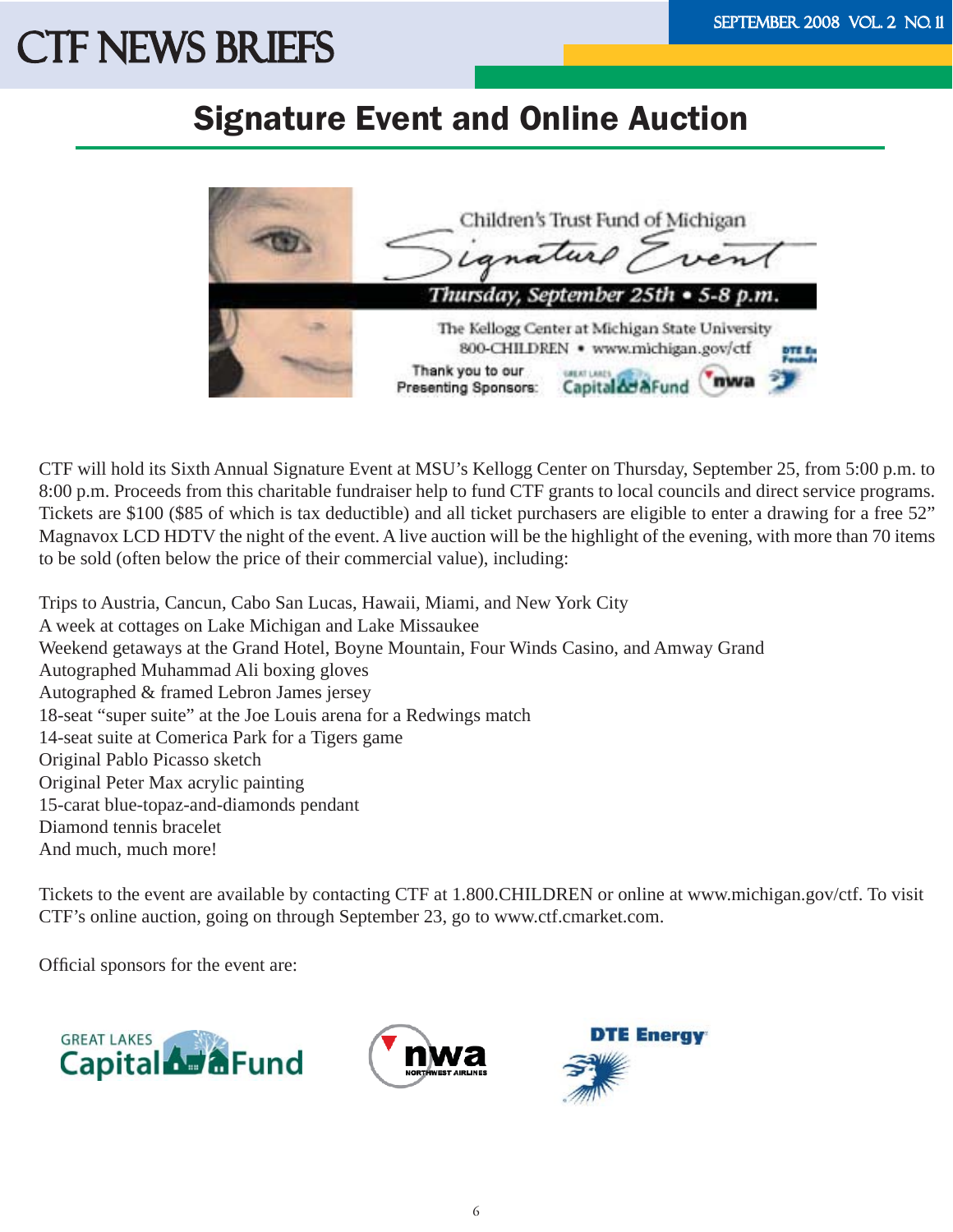### Upcoming Events



 *September 18:* Child's Hope (Out-Wayne) and Neiman Marcus invite you to the **4th annual Hopes**  and Dreams, "A Girls' Night Out" which will take place at the Fairlane Club in Dearborn. This fall fashion show and dinner is a benefit for child abuse prevention programs in Wayne County. The evening will begin at 5:30 p.m. with a reception of gourmet hors d'oeuvres, select wines, champagne, and an artisan boutique. The reception will be followed by dinner and a fashion presentation by Neiman Marcus at  $7:00$  p.m. and a raffle at  $8:00$  p.m. For more information, visit the Child's Hope website at www.childshope.org or call 313.583.6401.

*October 15-16:* CTF will hold the **CTF Annual Training** for local council and direct service grantees. [See details](http://www.michigan.gov/documents/ctf/Registration_Fall_Training_07_205493_7.pdf)  [about the training online.](http://www.michigan.gov/documents/ctf/Registration_Fall_Training_07_205493_7.pdf)

*October 20-21:* Join other professionals in the child welfare field at the 27th Annual Michigan Statewide Confer**ence on Child Abuse & Neglect: Prevention, Assessment and Treatment**. The conference is being co-sponsored by University of Michigan Health System's Child Protection Team, University of Michigan Medical School and University of Michigan Mott Children's Hospital. CTF is also a sponsor of the event.

The conference will be held at The Inn at St. John's in Plymouth. A wide range of topics will be presented by experts in the field. The conference is designed for professionals working with children and families, including child advocates, educators, social workers, law enforcement personnel, physicians, nurses, mental health workers, protective services and foster care workers, prevention specialists, attorneys, Children's Advocacy Center professionals and all others committed to helping communities keep children safe. [The conference brochure and registration](http://www.michigan.gov/documents/ctf/CAN_brochure_08_245400_7.pdf)  [is available on the CTF website training section.](http://www.michigan.gov/documents/ctf/CAN_brochure_08_245400_7.pdf)

*October 26:* Child & Family Services, Capital Area, is hosting the **2008 Angel House 5K Run/Walk**. The event will begin at Mason High School, 1001 S. Barnes Avenue in Mason. The 5K Run/Walk will begin at 11:00 a.m. followed by a 100-yard Kids' Dash. Registration forms are available on the CTF website at http://www.michigan.gov/documents/ctf/2008\_Angel\_House\_registration\_237755\_7.pdf. Entrants pre-registered by October 17 are guaranteed t-shirts. To register or donate online, go to www.active.com. For more information contact Mary Reed at 517.882.4000 ext. 126 or maryr@childandfamily.org.

*October 27:* The CTF Board meeting will take place at 1:30 p.m. at DTE Energy, 101 S. Washington Square, Ste. 700, Lansing, MI 48933.